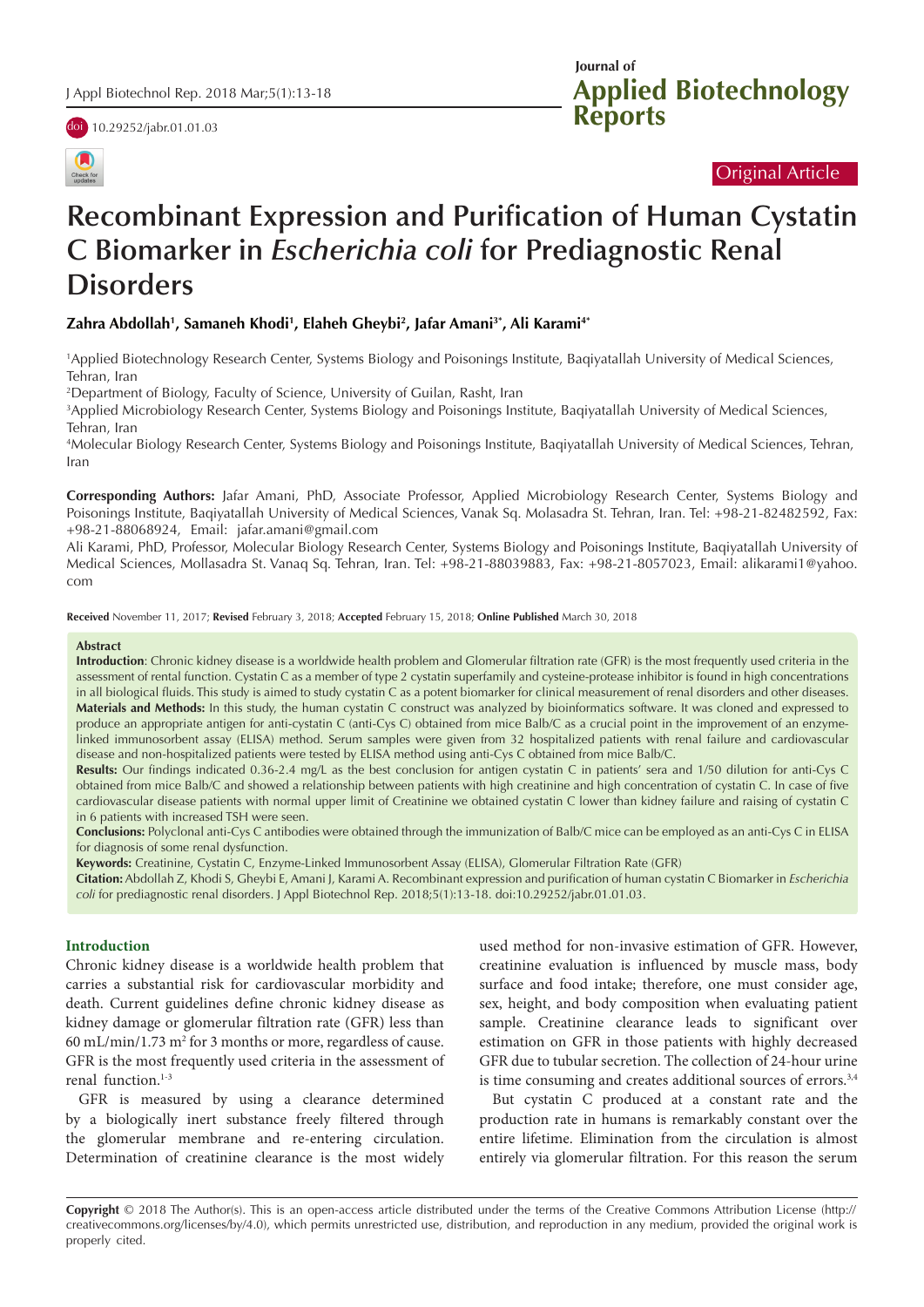concentration of cystatin C is independent from muscle mass, sex and diet.<sup>4</sup> Therefore, cystatin C in plasma and serum has been proposed as a more sensitive marker for GFR in children and adults, and several studies have suggested that cystatin C is superior to serum creatinine for estimation of GFR. Patient groups which benefit most are those with mild to moderate kidney disease and also those in acute renal failure, where toxic drugs have to be administered which are excrete by glomerular filtration, especially elder people, children, pregnant woman with suspicion of preeclampsia, diabetics, people with diseases of skeletal muscle and renal transplant recipients.1,5

Cystatin C is a member of type 2 cystatin superfamily<sup>6,7</sup> and a basic proteinase inhibitor with a low molecular weight of 13 kDa that produced by all human nucleated cells<sup>8</sup> and is found in high concentrations in biological fluids.<sup>9,10</sup> Cystatin C is freely filtrated by the glomerulus and is not selected by the tubular cells and is reabsorbed by the tubular epithelial cells and is subsequently catabolized. Therefore, the serum cystatin C concentration may be considered as an endogenous marker of the GFR.6,11 Meanwhile, the use of cystatin C is interfered by non-renal factors such as glucocorticoid therapy, malignancy or thyroid disorders, which influence serum cystatin C concentrations.<sup>12</sup> Cyctatins are a superfamily of cystatin proteinases found in both plants and animals.13 They comprise a group of proteinase inhibitors, widely distributed in tissues and body fluids and from tight complexes with cysteine proteases such as cathepsin H, L, and S.<sup>10</sup> Cystatin C is thought to serve an important physiological role as a local regulator of this enzymatic activity. Cystatin C is increased in patients with malignant disease and is related to the insufficiency of renal function and appears to be a better marker than creatinine.<sup>14</sup> The blood concentration of cystatin C depends on the GFR.15 On the other hand, low levels of cystatin C involves causing the breakdown of the elastic laminae and subsequently, the atherosclerosis and abdominal aortic aneurysm.16 Changes in cystatin C have been demonstrated in a number of cardiovascular diseases, including atherosclerosis, amyotrophic lateral sclerosis (ALS) and myocardial infarction.10,17 Plasma cystatin C has also been reported to be a useful tool in the detection of incipient nephropathy in patients with non-insulin dependent diabetes mellitus.18 Thus thyroid function has a major impact on cystatin C levels.19 Concentration of cystatin C is interfered by non-renal factors, such as glucocorticoid therapy, malignancy, cyclosporins, hyperhomocysteinemia, liver disease, heart failure.12,20 The aim of this study was to examine the application of mouse polyAb against cystatin C protein patient serum in indirect enzyme-linked immunosorbent assay (ELISA) that by recombinant antigen cystatin C in Balb/C mice has been produced. As screened cystatin C antigen in positive cases by a mouse polyAb against for diagnosis of some of disorders especially renal dysfunction.

#### **Materials and Methods**

#### Specimens

A total of 68 serum from 36 healthy and 32 patients were obtained hospitalized with renal failure and cardiovascular

disease and non-hospitalized patients from Modares hospital, Tehran, Iran. Serum samples were collected and stored at -70°C until analyzed.

### Construct Design

Related sequences, human cystatin C molecule consists of a single polypeptide chain of 120 amino acids with molecular mass of 13 kDa and is a non-glycosylated, basic protein which has 2 disulfide bridges located near the carboxyl terminus.<sup>21</sup> The protein contains an extra His-tag at N-terminus. The sequence obtained through other bioinformatics methods were studied and the second and third structure of mRNA and protein produced by it were investigated.<sup>22</sup> Optimized sequence after evaluation was ordered for synthesis.

Preparation and Confirmation of Recombinant CysC Protein The *CysC* gene (GenBank accession no NM\_000099) was optimized according to codon usage bases of Escherichia *coli* and synthesized in pUC57 vector (Biomatik). Synthesized sequence was *Bam*HI and *Hin*dIII digested and inserted into similarly digested pET-28a (+) using T4 ligase (Fermentas, Germany) to generate pET-28a (+)-*CysC* plasmid. After each digestion the fragments were purified with GeneJETTM Gel Extraction Kit (Fermentas, # K0691). Plasmid isolation was carried out using GeneJE™ Plasmid Miniprep Kit (Fermentas, # K0502) as per the manufacturer's protocol. *E. coli* BL21 (DE3) was used as a host cell transformed by micro-pulser (Bio-Rad) at 1200 and in a 0.1 cm electroporation cuvette. Preparation of electrocompetent cells and electroporation were carried out as described in Bio-Rad's MicroPulser Electroporation Apparatus Operating Instructions and Applications Guide (Bio-Rad, #165-2100).<sup>23</sup> The cells were plated onto LB plates containing 40 μg/μL kanamycine to obtain positively transformed colonies. Transformants were confirmed using polymerase chain reaction (PCR) technique by T7-promter-primer and T7-Terminal-primer for pET-28a (+), and double-digestion by restriction enzymes. Amplification was made in a total volume of 25 μL of reaction mixture containing 0.3 μL of genomic DNA( 0.5 μg/μL), 2 μL of 10× Taq polymerase buffer, 0.8 μL MgCl<sub>2</sub> (25 mM), 0.4 μL dNTP Mix (10 mM each), 0.4 μL of each primer (25 pmol) and 1 μL Taq polymerase PCR mix. A total of 30 cycles was performed with the first denaturation at 95°C for 15 seconds, then 30 cycles at 94°C for 50 seconds, 59°C for 50 seconds and 72°C for 1 minute, and the final extension at 72°C for 3 minutes. The amplified products were analyzed by electrophoresis with a 1% agarose gel containing SYBR green and UV-transilluminator visualization.

Cells harboring recombinant plasmids were induced with 1 mM isopropyl-D-thiogalactopyranoside (IPTG) when cells were grown to an OD $_{600}$  = 0.6 and cultured at 37°C for 5 hours and SDS-PAGE 15% was applied to verify Cys C expression.

## Cys C Purification Using Nickel Affinity Column

Induced colony harboring pET-28a (+)-*CysC* plasmid was used for protein purification. The bacterial samples were given off before and after the induction and analyzed by using sodium dodecyle-sulfate-poly acrylamide gel electrophoresis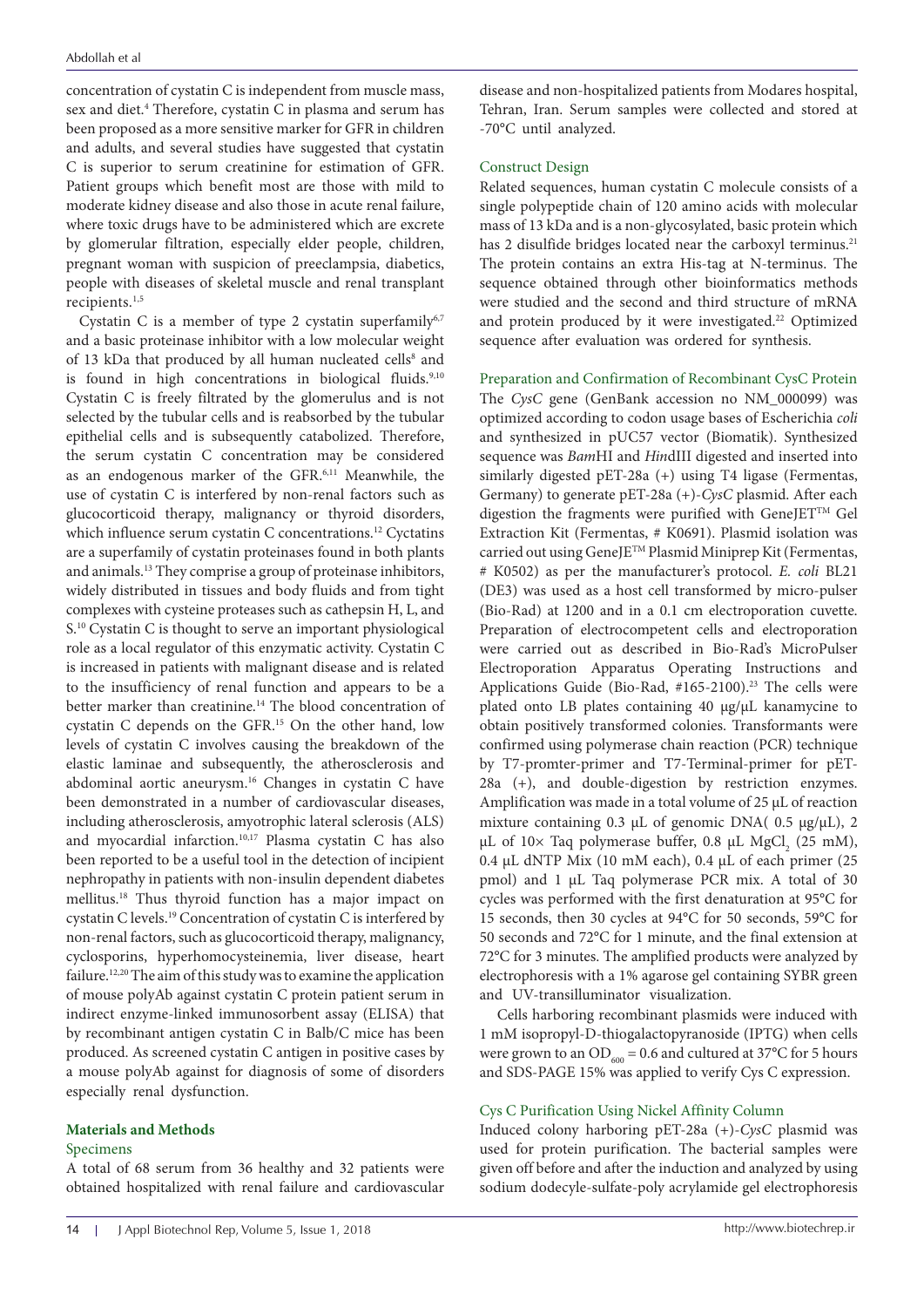(SDS-PAGE). The cells were harvested by centrifugation (5000 rpm for 10 minutes at 4°C), and the resultant pellet was resuspended in 5ml equilibration buffer (0.4 urea, 50 mM tris and 0.5M NaCl) and sonicated (5x10 s) on ice. The resultant cell lysate was centrifuged at 14000 rpm for 5 minutes at 4°C, suspended in 5 mL equilibration buffer, and then incubated over night at 4°C. It was centrifuged again the next day at 14 000 rpm for 5 minutes at 4°C. The clear supernatant was collected and used for protein purification. The protein was purified under denaturing condition according to the immobilized metal affinity chromatography (IMAC) column using Ni-NTA agarose (Qiagen) based on its N-terminal 6 His Tag.24 The prepared column was washed with double distilled water then with 1.5 mL Mes buffer (20 mM). After complete emission of Mes buffer, 2 mL cell lysate was applied to the column at a flow rate of 15 drops/min and allowed to bind followed by 2 mL washing buffer. The bound protein was eluted with elution buffer (4 mM urea, 50 mM Tris 0.5M NaCl and 1 mM imidazole). Finally 500 µL Mes buffer (20 mM) was used. SDS-PAGE 15% and Western blotting analysis were applied to verify cystatin C expression. SDS-PAGE 15% and Western blotting analysis were applied to verify cystatin C expression, meanwhile the concentration was measured using by chemiluminescence and turbidometry.

## Western Blot Analysis

For Western blotting, proteins in the culture supernatants were subjected to SDS–PAGE using a 15% polyacrylamide and electroblotted to a polyvinylidene difluoride (PVDF) membrane using transfer buffer (39 mM glycine, 48 mM Tris-base, 0.037% SDS, and 20% methanol) by Bio-Rad Mini Protean II System. The membrane was blocked by 3% BSA for 1 hour at 37°C. Then incubated in a 1:1000 dilution of mice anti-His-tag IgG (Roche) in the PBST (PBS contain 0.05% Tween 20), with gentle shaking for 1 hour at 37°C. Followed by washing with PBST three times and incubation in 1:2000 dilution of HRP-conjugated goat anti-mouse IgG antibody (SIGMA), with gentle shaking for 1 hour at 37°C. The membrane was washed three times with PBST and detected by colorimetry with diamino benzoic acid (DAB) and hydrogen peroxide  $(H_2O_2)$ . Chromogenic reaction was stopped by rinsing the membrane twice with distilled water.<sup>25</sup>

#### Mouse Immunization and Evaluation of Anti-Cys C Sera

Ten micrograms recombinant CysC protein was injected subcutaneously into 5-week-old female Balb/C mice (from Pasteur Institute of Iran) with complete Freund's adjuvant (SIGMA). Incomplete Freund's adjuvant was used for subsequent injections on day 14 and 28, as the booster doses. As a negative control, complete and incomplete Freund's adjuvant was injected with the same procedure. The mice serum was collected after checking the antibody against CysC protein by indirect ELISA and stored at -70°C until use.26

## Enzyme-Linked Immunosorbent Assay Analysis

Enzyme-linked immunosorbent assay analysis (ELISA) was used to determine the antibody specific responses. Microplates were coated with 5 µg/mL of recombinant antigen and used

standard kit Cystatin C (NSO, M1-A146) for evaluation of recombinant antigen. After that based on serial dilution of recombinant antigen was drawn the standard curve (in 100 μL volume) diluted in 0.1 M carbonated/biocarbonate buffer (pH 9.6) was coated onto the bottom of 96-well plate for 2 hours at 37°C after 3 washes, the microplates were coated with a blocking solution (1% bovine serum, albumin, 300 μL) diluted with phosphate-buffered saline (PBS) for 45 minutes at room temperature. After 3 washes with PBST, antibodies obtained from mouse Balb/C were coated, diluted (1:50) in PBS containing 0.1% tween 20 and vibrated for 2 hours at room temperature. They were then coated with anti-mouse IgG conjugated with peroxidase conjugate at a dilution of 1:5000 as the second antibody for 1 hour on the vibrator in the dark. Adding OPD as a peroxidase substrate, and then the reaction was stopped by 100 µL of TMB solution for the readout at 450 nm to visualize the antigen–antibody reaction ELISA test to quantify Cystatin C in patients' sera was performed as described above.

## ELISA Test to Quantify Cystatin C in Patients' Sera

Microplates were coated with 5 µg human sera Cys C protein from 32 hospitalized patients with renal failure and cardiovascular disease and non-hospitalized patients referred to Modares hospital, followed by incubation for overnight at 4°C. The reaction wells were blocked with 3% BSA solution for 45 minutes at 37°C. Plates were washed with PBST for three times, and then treated with anti-human Cys C obtained from mouse Balb/C that was diluted to 1:50 in coating buffer (pH 9.6) and incubated for 60 minutes at 37°C, then 1/5000 diluted anti-mouse IgG conjugated with peroxidase as the second antibody was added followed by incubation for 1 hour at 37°C. Color was appeared after adding OPD as a peroxidase substrate, and then the reaction was stopped by 100 µL of TMB solution for the readout at 450 nm. To calculate the relative amount of Cys C protein in the serum samples, a standard curve was obtained using the optical density of ELISA. Then the optical density of Cys C protein in patients' serum tested by ELISA procedure was estimated based on the standard curve.

The mean  $\pm$  2 SD of the absorbance reading of the 36 healthy individuals at 0.47% was considered as the cutoff for positive reactions. The ELISA was also performed in different concentrations of Cys C protein with constant dilution of anti-Cys C and vice versa to plot a standard curve.

## Statistical Analysis

All Statistical analysis was performed using SPSS software (version 16.0; SPSS, Inc.) and data analysis software (Microsoft Excel 2007). *P* value of < 0.05 was considered as statistically significant.

## Ethical Considerations

All procedures performed in studies involving human participants were in accordance with the ethical standards of the institutional and national research committee and with the 1964 Helsinki declaration and its later amendments.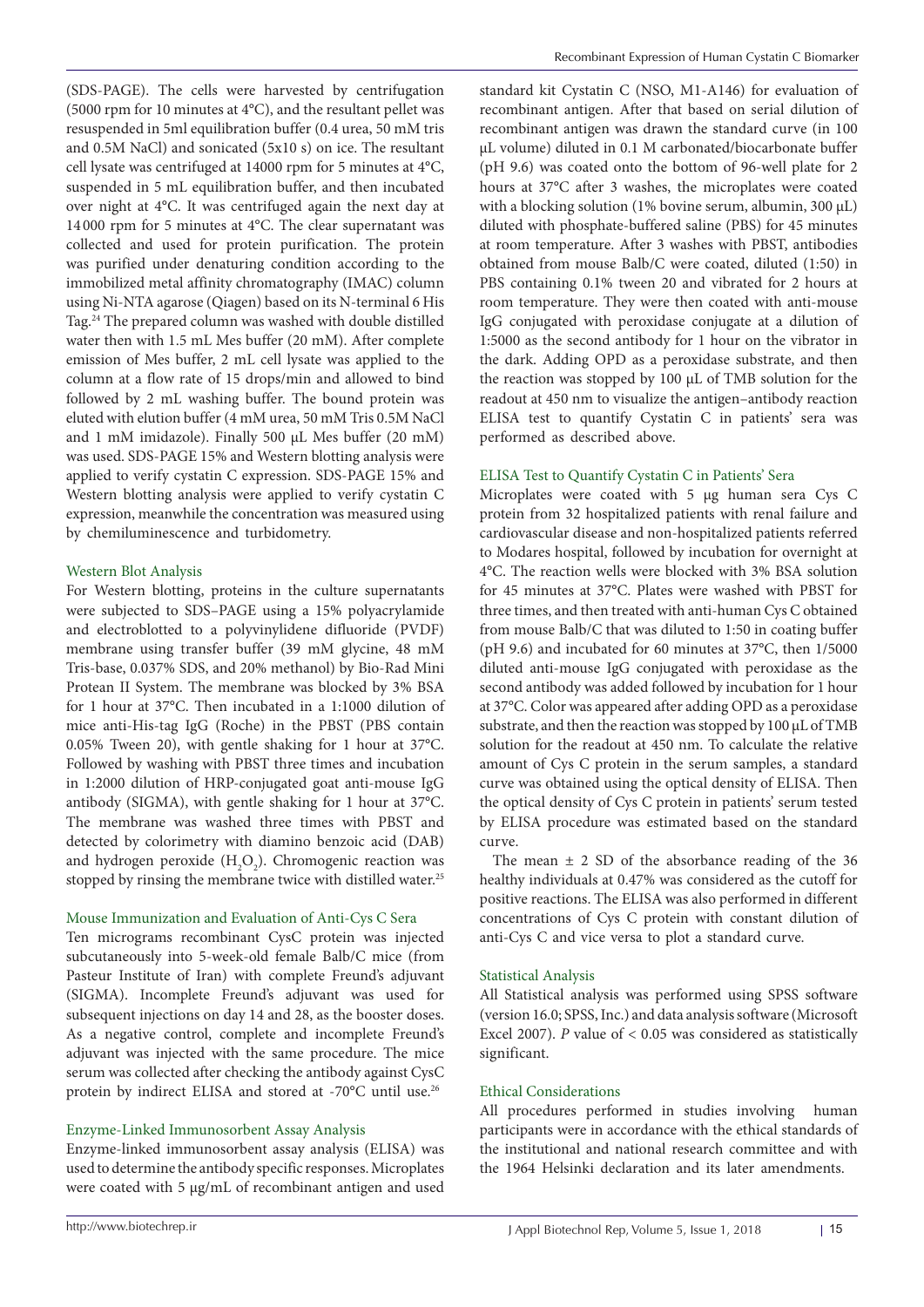#### **Results**

To develop an ELISA test to detect Cys c antigens in human sera, an antigenic sequence CysC was constructed (120 amino acids). The bioinformatics results showed that the construct was stable and immunogenic domain was exposed (data not shown).

The fragments digested from pUC57-*CysC* were cloned into digested pET-28a (+) vectors. Released fragment from pET-28a (+)-*CysC* with 2 *Bam*HI and *Hin*dIII restriction enzymes ([Figure 1A](#page-3-0)) and the 360 bp of the *CysC* gene isolated through PCR ([Figure 1B](#page-3-0)) indicate the successful cloning of the *CysC* gene. The 13 kDa CysC protein detected in expressed protein [\(Figure 2](#page-3-1)) and purified by chromatography using Ni-NTA agarose (Qiagen) ([Figure 3\)](#page-3-2) and confirmed by appearing a proper band by Western blotting ([Figure 4\)](#page-4-0). Protein concentration measured by chemiluminescence and turbidimetry was 5.01 and 8 µg/mL, respectively. Mice were immunized with recombinant Cyc C protein complete and incomplete Freund's adjuvants three times within6 weeks. The sera were collected after immunization and assessed for Cys C specific IgG by ELISA method [\(Figure 4\)](#page-4-0). Non-immunized mice sera were used as control (*P*<0.05). 1/50 dilution resulted

<span id="page-3-0"></span>

**Figure 1**. A) lane 1, Gene ruler. Lane 2, 3, Released *cysC* fragment from pET-28a (+)-*CysC* plasmid using *Bam*HI and *Hin*dIII. B) Lane 1, Gene ruler sm0333. Lane 2, 3, PCR products from pET-28a (+)-*CysC* plasmid. Lane 4, Negative control.

<span id="page-3-1"></span>

**Figure 2**. Detection of Protein Expressed by pET-28a (+)-*Cys C* Using 15% SDS-PAGE. A) Lane 1: Cell lacking pET-28a (+)-*Cys C*, Lane 2: Cell harboring pET-28a (+)-*CysC*, Protein size marker.

in the optimum density. A standard plot curve from serial dilution of Cys C was obtained, which indicates a relationship between optical density and cystatin C recombinant protein to estimate the Cys C protein in patient's sera ([Figure 5\)](#page-4-1). The optimum dilution of anti-Cys C (1:50) was used to calculate the concentration of Cys C for 32 patients led to a maximum optical density in patients with acute and chronic renal failure and the minimum amount in patients ([Figure 6\)](#page-4-2). ELISA were estimated based on comparing their optical densities with the standard curve with sample test to calculate the relative amount of Cys C antigen present in the serum patients. The cutoff values of 0.36-2.4 µg/mL were considered levels of pretreatment for Cys C antigens, respectively, sensitivity (95%), and specificity (98%) were determined by SPSS analysis.

#### **Discussion**

Cystatin C or cystatin 3 is a protein encoded by the *CST3* gene, was originally described as a constituent of normal cerebrospinal fluid (CSF) and of urine from patients with renal failure. In humans, all cells with nucleus produce cystatin C as a chain of 120 amino acids. It is found in virtually all tissues and bodily fluids. Cystatin C, which belongs to the type II cystatin gene family, is a potent inhibitor of lysosomal proteinases and probably one of the most important extracellular inhibitor of cysteine proteases.27,28

Cystatin C is freely filtered through the glomerulus, is not secreted by the tubule or eliminated via any extra renal route, and is almost completely absorbed and metabolized by proximal tubular cells. Therefore, the plasma concentration of cystatin C is almost exclusively determined by the GFR, making cystatin C an excellent indicator of GFR. Cystatin C has advantages over routine clinical measures of renal function. It is more accurate than plasma creatinine and the Cockcroft-Gault estimation of creatinine clearance and is more reliable than the 24 hours creatinine clearance. There is a growing body of evidence that suggests that cystatin C can be used to detect kidney disease at earlier stages than serum creatinine which may help facilitate prevention efforts in the elderly and those with diabetes, hypertension,

<span id="page-3-2"></span>

**Figure 3**. Western Blotting Analysis of Purified Recombinant Protein CysC Using Histidine Antibody, Protein Size Marker..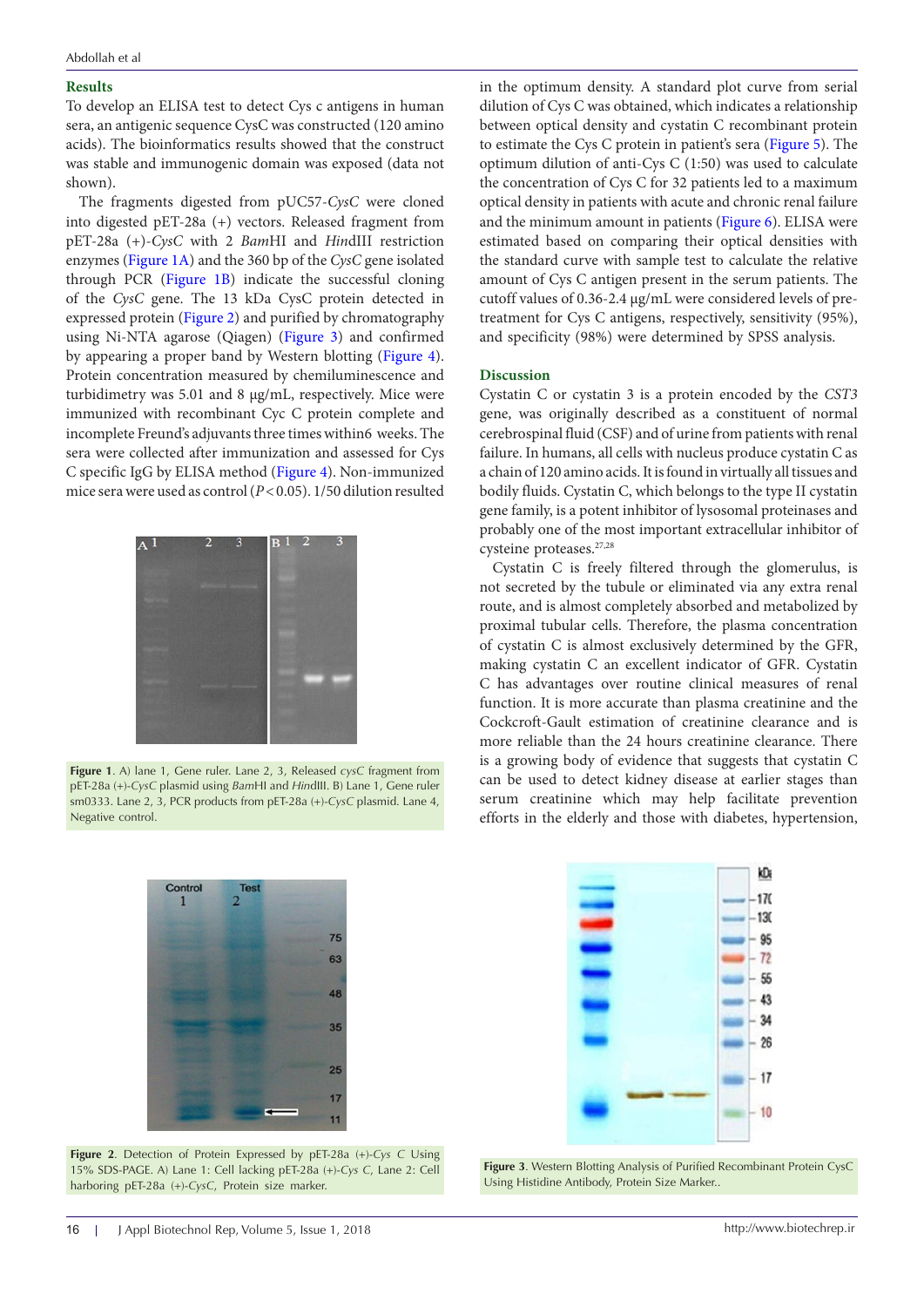<span id="page-4-0"></span>

**Figure 4.** Optical Density Based on Serial Dilution of Anti-Cys C obtained From Mice BALB/c.

<span id="page-4-1"></span>

**Figure 5.** A Standard Plot Curve From Serial Dilution of Cys C.

<span id="page-4-2"></span>

Figure 6. Quantifying ELISA for Calculating Cys C Protein in the Patients' Sera.

or cardiovascular, as well as its relation to disease involving amyloid such as Alzheimer.<sup>3,27</sup>

Moreover, cystatin C is involved in network reorganization in the epileptic dentate gyrus. The standard method used in this ELISA is recombinant human cystatin C, consisting of 120 amino acids with the molecular mass nearly 13 kDa. Rapid determination of renal function followed by timely therapy could improve patient care. Human cystatin C seems to be an excellent marker of renal function, available evidence

demonstrated that serum cystatin C is superior to serum creatinine as a marker of GFR, particularly in identifying initial small decreases in GFR. In contrast to serum creatinine, serum cystatin C in unaffected by muscle mass, age, gender or race and it is not affected by most drugs, infections, diet or inflammation.29,30 Cystatin C has been associated with hyperhomocysteinemia, which is found in renal transplant patients and it has been shown to increase with the progression of liver disease.<sup>31</sup> The human cystatin family comprises 11 identified proteins. Two of these, cystatin A and B form the family 1 cystatins and are mainly intracellular proteins, but cystatins C, D, E, F, S, SA and SN are mainly extracellular or transcellular proteins and constitute the family 2 cystatins [\(http://www.slideshare.net/ksodhi21/cystatin-c-2014\)](http://www.slideshare.net/ksodhi21/cystatin-c-2014). The family 3 cystatins, high and low molecular weight kininogen, contain three cystatin domains and mainly intravascular proteins, which in addition to being inhibitors of cysteine proteases also ate involved in the coagulation process and in the production of vasoactive peptides.<sup>32</sup>

In this study, His-tagged human cystatin C was expressed in *E. coli* BL21 (DE3). After 3 hours induction with 1 mM IPTG at 37°C, the cells harvested and subjected to ultrasonic treatment. The sonicated extract was separated into soluble and insoluble fractions by centrifugation at 14000 rpm for 30min at 4°C. Expressed proteins in *E. coli* were analyzed by SDS-PAGE 15% and coomassie brilliant blue staining. SDS-PAGE analysis result is shown in Figure 1. The presence of a predominant induction band with molecular weight around 15 kDa (between 10-17 kDa) after purifying the fusion protein human cystatin C with affinity chromatography, each fraction was collected manually, and the fractions were analyzed by SDS-PAGE and western blotting procedures [\(Figures 2](#page-3-1), [3](#page-3-2) and [4](#page-4-0)). In our study, a relatively high amount of the cystatin C fusion protein was obtained in the soluble form, while some amount of the fusion protein was also found in the inclusion body. In this study mice Balb/C were injected with recombinant protein cystatin C using complete and incomplete Freund's adjutants three times within 6 weeks and then sera were collected to asses specific antibodies after immunization and detect protein cystatin C in patients with chronic kidney disease (CKD) and some of disease. To set up a reliable ELISA method and determine sensitivity and specificity of ELISA, One ELISA was designated for qualifying human cystatin C antigen in patient`s sera. Recombinant protein with coating buffer was prepared as serial dilution (1:2 to 1:64) and the best response for ELISA obtained at dilution of 1:4 for antigen. Consequently to optimize the best dilution of anti-cystatin C were diluted (1:5 to 1:100) while concentration of antigen was remained constant and resulted in the best conclusion at dilution of 1:50 for anti-cystatin C. After coating 5 µg recombinant protein and preparation of serial dilution for antigen we obtained a curve based on optical densities against concentration of cystatin C which it can used to estimate cystatin C values in patients sera.

#### **Conclusions**

Our findings indicated a relationship between patients with high creatinine (19 patients) and high concentration of